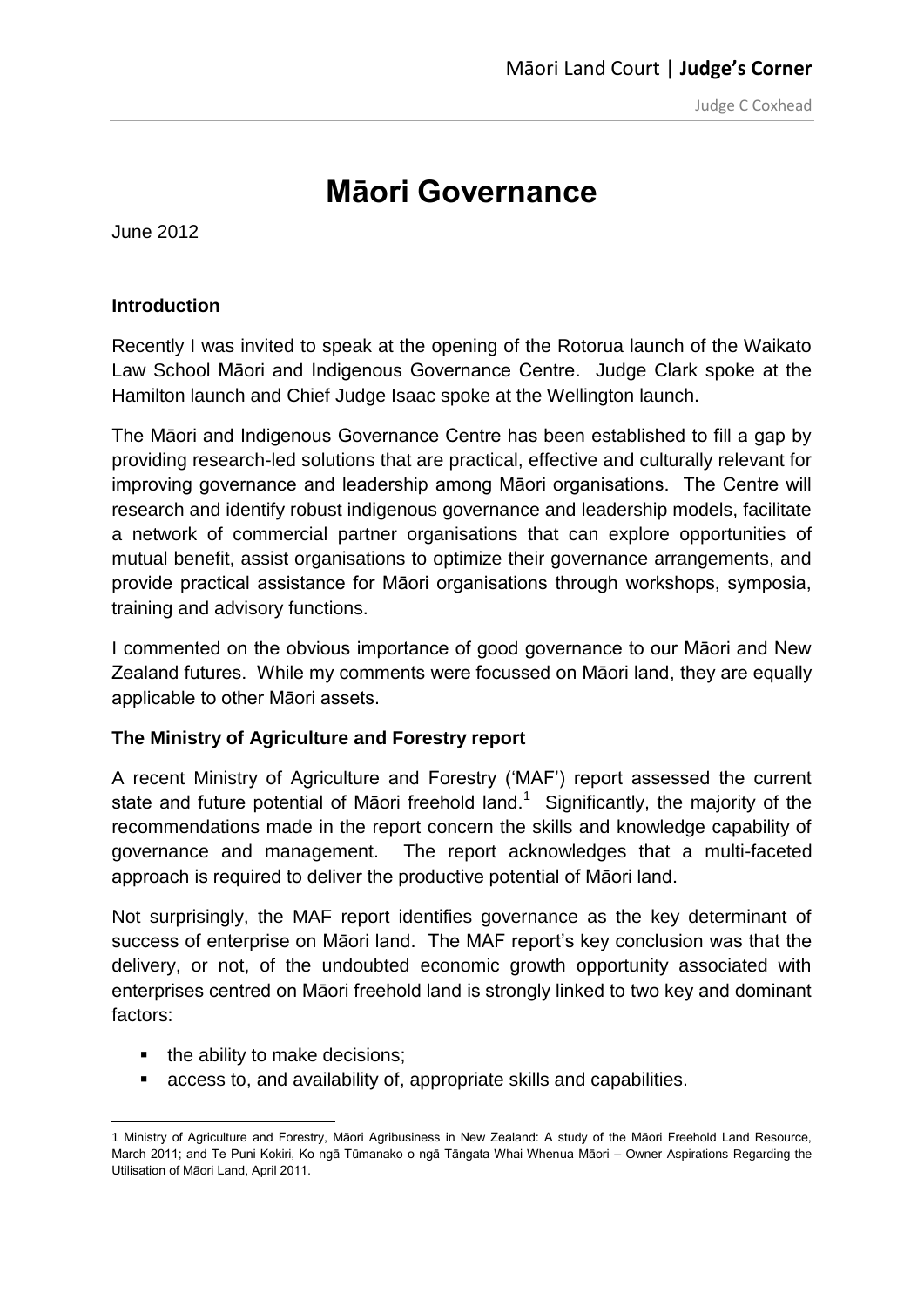It is not surprising to me that the skills and capabilities of those in governance are the key to successful enterprise on Māori land. Increasing the skills and capabilities of those in governance, or improving their access to others who do have the requisite skills and capabilities, is the key challenge to improving the utilisation of Māori land.

### **Good governance is the key**

From the experiences of Māori Land Court Judges, good governance is the key to effective utilisation of Māori land held in multiple ownership. Approximately 58 per cent of Māori land is currently held by governance entities provided for under Te Ture Whenua Māori Act 1993.

The Māori Land Court receives on average 1,600 applications per year in relation to the establishment and management of trusts and incorporations. The most common governance entity is the ahu whenua trust, of which there are now over 5,500 in existence.

This tells us that we have many Māori in various governance roles, in various governance structures, performing at various levels.

Approximately 42 per cent of Māori land is not under any governance entity. In some instances this is because the land has only one or just a few owners, or because the land is unsuitable for any form of development and owners have decided to leave it in its natural state. However, a number of blocks of Māori land held in multiple ownership that are suitable for development are also without any governance entity. This may be because the owners have consciously chosen to not put one in place, or have attempted to do so and have been unsuccessful, or have not turned their minds to the options. The failure to put in place a governance entity is often because the owners are disengaged, or they are implacably opposed, or there is no one suitably qualified and willing to put themselves forward as trustees.

### **Governance entities**

In the context in which I work, we have a range of governance entities, from trusts to incorporations, but no matter what the governance structure is - whether it is an ahu whenua trust, a whānau trust, a whenua tōpū trust, a pūtea trust, a kaitiaki trust, or an incorporation - key governance skills and capabilities are required.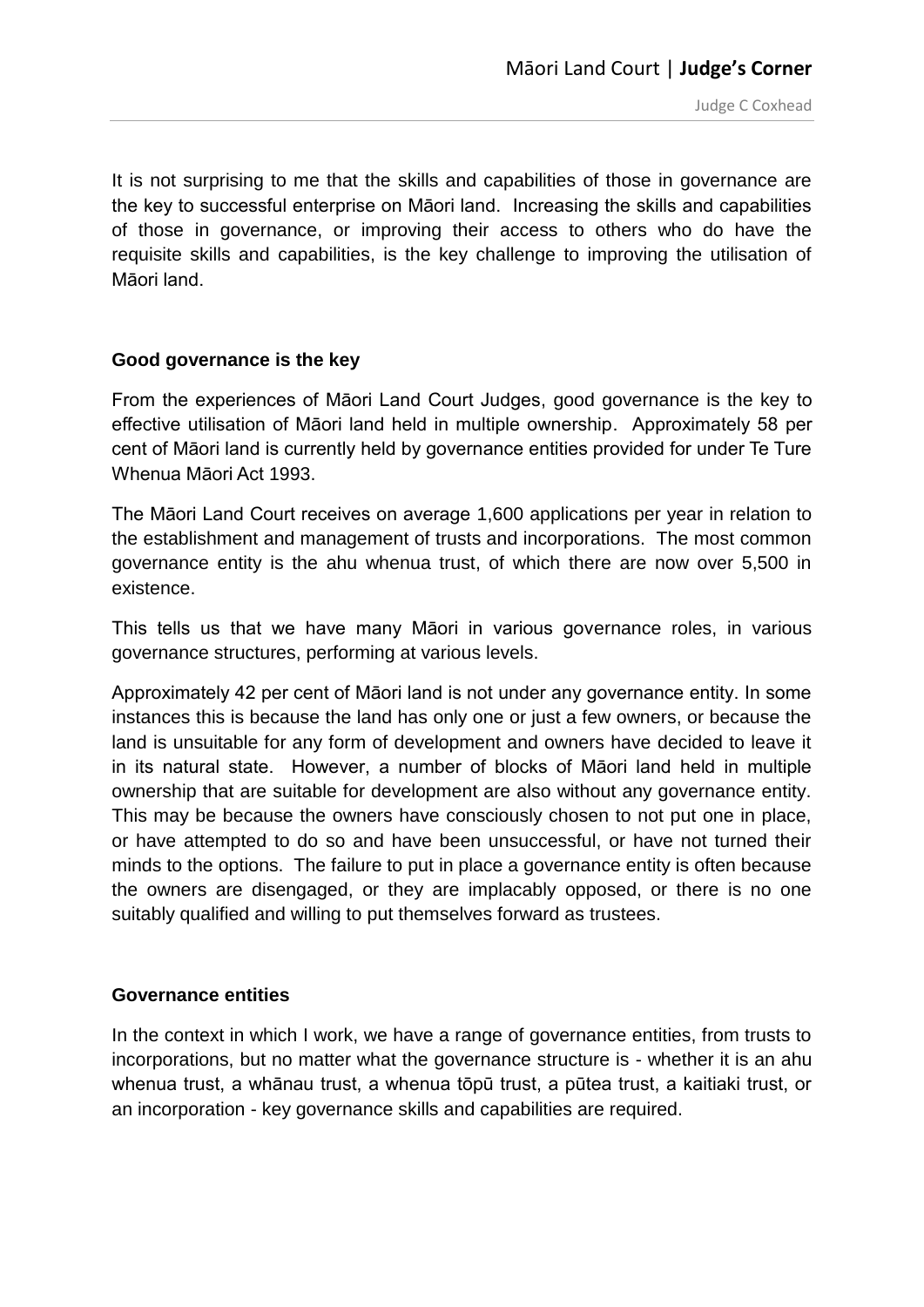Further, the functions of these different governance entities can be very complex in themselves. Many Māori trusts and incorporations, both big and small, are involved in a whole range of activities and ventures, commercial and conservational.

We have trusts and incorporations worth in excess of \$100 million. For example: Tuaropaki - \$667million, Lake Taupo Forest - \$165million, PKW Incorporation - \$162million, The Proprietors of Atihau-Whanganui - \$178million, to name but a few.

### **Skills and capability**

Good governance is heavily dependent on the skills and capabilities of those in the governance positions. We have many of our people who are shareholders in multiply-owned land wanting to hold governance positions. And rightly so; it is their whenua. However, many have little or no governance experience and many lack the capability to take on the roles.

### **Training for trustees**

Training for trustees is a significant issue for the Court. In many instances the Court must choose between appointing inexperienced trustees to manage land or making no appointments at all. Where appointments are made, there is a great need for trustee training programmes to be available to ensure that new trustees understand their roles and responsibilities.

Training programmes are currently run out of some Court district offices, although there is no overall consistency in the training offered, and the programmes vary in each region, which means that training is not available to all trustees, and where it is available, it may not be comprehensive.

### **Conclusion**

If we start with the correct presumption that good Māori governance is essential for Māori and New Zealand economic, political and social development, then there is an obvious need for centres like the one that Waikato Law School has established.

I anticipate that the Centre will explore many areas of Māori and Indigenous research, models, training, governance styles and more. Research is needed in a whole range of areas: What is Māori governance? What is good Māori governance? Currently the non-Māori models and principles of governance dominate Māori governance entities.

There is an obvious need for practical training. Māori training programmes are required to improve trustees' understanding of land use and development issues and the governance role they are taking on. We at the Māori Land Court continually encourage people wanting to be trustees to seek training and development to make